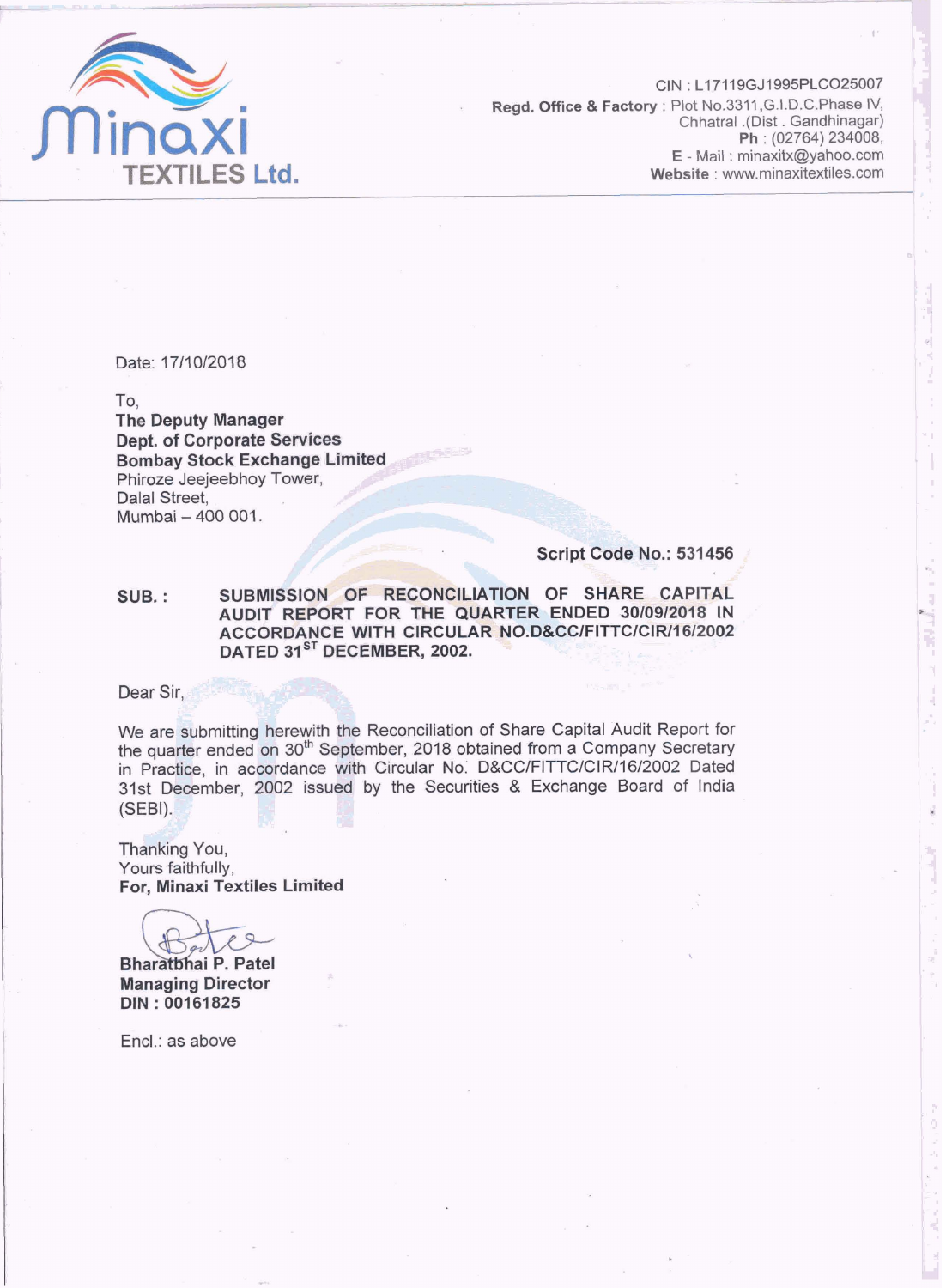- --<br>- --<br>- --**CS Ashok P. Pathak Company Secretary & Insolvency Professional** 

**F-904, Titanium City Centre, 100 Ft Anand Nagar Road, Near Indian Oil Petrol Pump, Satellite, Ahmedabad** - **380015 (0) 079-26934123 (M) +9193270 02122 E-mail** : **csashokppathak@gmail.com ANTHAK & CO.**<br>
Engine City Care and the City Case 11 and Northern City Case 11 and Northern City Case 11 and Northern School<br>
(a)  $\eta$  2013<br>
RECONCILLATION OF SILARE CAPITAL AUDIT<br>
RECONCILLATION OF SILARE CAPITAL AUDIT<br>

### **RECONCILIATION OF SHARE CAPITAL AUDIT**

- 1. For Quarter Ended
- 2. ISIN
- 3. Face Value 1 **7.11-** each <sup>1</sup>
- 4. Name of the Company **1 Minaxi Textiles Limited**
- 
- --- 6. Correspondence Address
	- 7. Telephone & Fax Nos.  $(02764) 234008 / 234142$
	-

10. Issued Capital

14. Physical

9. Names of the Stock Exchange where the Company's securities are listed

11. Listed Capital (Exchange-wise) BSE

12. Held in dematerialized form in CDSL 13. Held in dematerialized from in NSDL

5. Registered Office Plot No.3311, G.I.D.C., Phase-IV, Chhatral, Taluka : Kalol, Dist.: Gandhinagar - 382729, Gujarat.

> Plot No.3311, G.I.D.C., Phase-IV, Chhatral, Taluka : Kalol, Dist.: Gandhinagar - 382729, Gujarat.

Bombay Stock Exchange Limited (BSE)

| Number of shares | % of Total |  |
|------------------|------------|--|
| 61800000*        | 100.00%    |  |
| 49416000         | 79.96%     |  |

| 8685003  | 14.05% |  |
|----------|--------|--|
| 38815997 | 62.81% |  |
| 1915000  | 3.10%  |  |

15. Total No. of shares  $(12+13+14)$ 

| 49416000 | 79.96% |
|----------|--------|
|          |        |

16. Reason for difference if any, between (10& 11), (10&15), (11&15)



**Contd** 

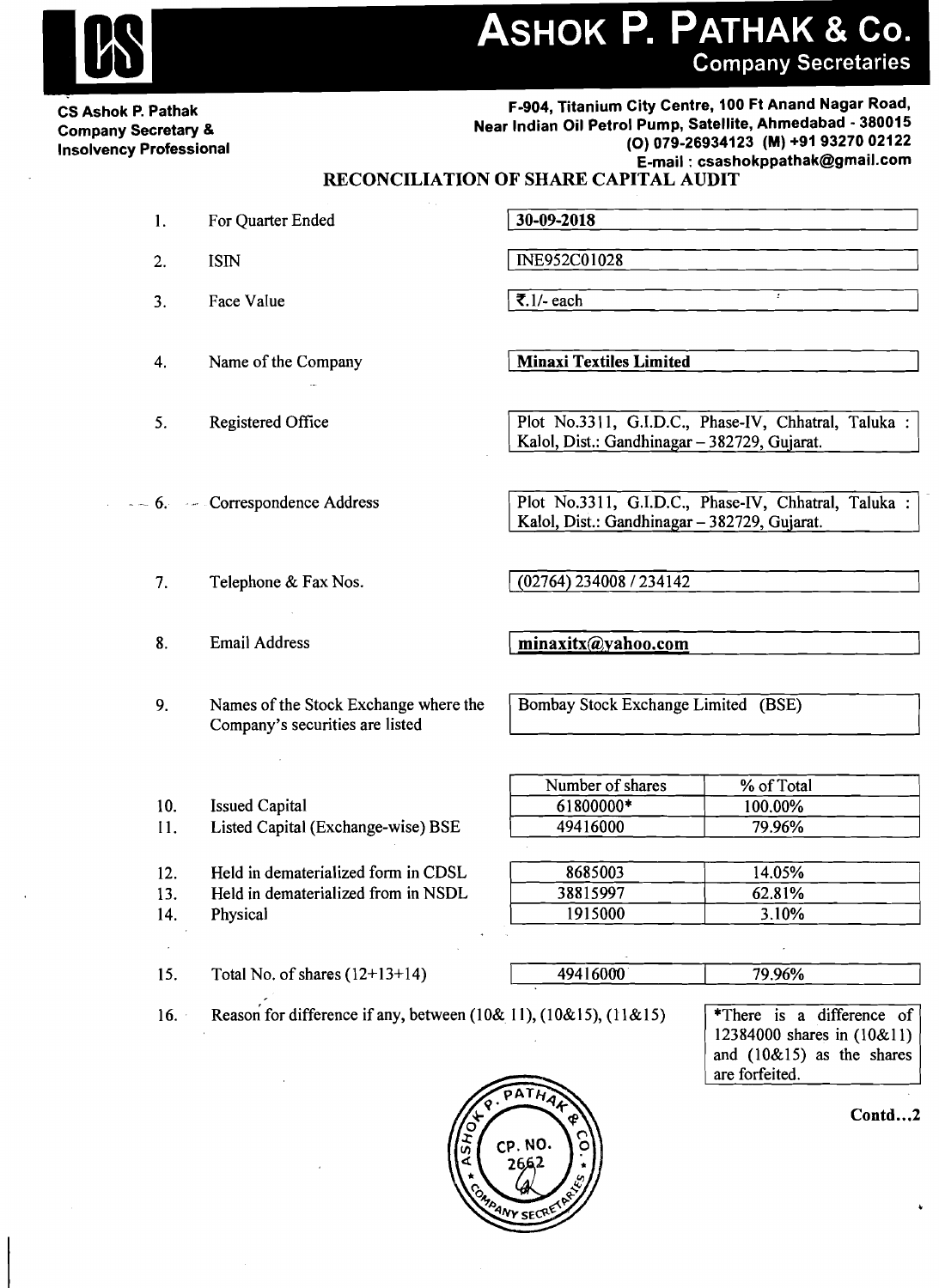## ASHOK P. PATHAK & Co. **Company Secretaries**

**CS Ashok P. Pathak Company Secretary** & **Insolvency Professional** 

**F-904, Titanium City Centre, 100 Ft Anand Nagar Road, Near Indian Oil Petrol Pump, Satellite, Ahmedabad** - **380015 (0) 079-26934123 (M) +91 93270 02122**  *...I* **<sup>2</sup>11.** .. **E-mail** : **csashokppathak@gmail.com** 

17. Certifying the details of changes in share capital during the quarter under consideration as per Table Show

| <b>Particulars</b>    | No. of<br>shares | Applied/<br>Not applied<br>for listing | <b>Listed on</b><br><b>Stock</b><br><b>Exchanges</b><br>(Specify<br>Names) | <b>Whether</b><br>intimated to<br><b>CDSL</b> | Whether<br>intimated<br>to NSDL | In-principal<br>approval<br>pending for<br><b>SE</b> (Specify<br>Names) |
|-----------------------|------------------|----------------------------------------|----------------------------------------------------------------------------|-----------------------------------------------|---------------------------------|-------------------------------------------------------------------------|
| <b>Rights</b>         | Nil              | Nil                                    | N.A.                                                                       | N.A.                                          | N.A.                            | N.A.                                                                    |
| <b>Bonus</b>          | Nil              | Nil                                    | N.A.                                                                       | N.A.                                          | N.A.                            | N.A.                                                                    |
| Preferential<br>Issue | Nil              | Nil                                    | N.A.                                                                       | N.A.                                          | N.A.                            | N.A.                                                                    |
| <b>ESOPs</b>          | Nil              | Nil                                    | N.A.                                                                       | N.A.                                          | N.A.                            | N.A.                                                                    |
| Amalgamation          | Nil              | Nil                                    | N.A.                                                                       | N.A.                                          | N.A.                            | N.A.                                                                    |
| Conversion            | Nil              | Nil                                    | N.A.                                                                       | N.A.                                          | N.A.                            | N.A.                                                                    |
| <b>Buyback</b>        | Nil              | Nil                                    | N.A.                                                                       | N.A.                                          | N.A.                            | N.A.                                                                    |
| Capital<br>Reduction  | Nil              | Nil                                    | N.A.                                                                       | N.A.                                          | N.A.                            | N.A.                                                                    |
| Forfeiture            | Nil              | Nil                                    | N.A.                                                                       | N.A.                                          | N.A.                            | N.A.                                                                    |
| Any Other             | Nil              | Nil                                    | N.A.                                                                       | N.A.                                          | N.A.                            | N.A.                                                                    |

- 18. Register of Members is updated (Yes/No) If not, updated up to which date
- 
- 19. Reference of previous quarter with regards to excess dematerialized shares, if any
- 20. Has the company resolved the matter mentioned in point no. 19 above in the current quarter? If not, reason why?

21. Mentioned the total no. of requests, if any, confirmed after 21 days and the total no. of request pending beyond 21 days with the reason for delay

| Total No.of demat requests    | No. of request | No. of shares | Reason for delay |
|-------------------------------|----------------|---------------|------------------|
| Confirm after 21 days         | Nil            | Nil           | Not applicable   |
| Pending for more than 21 days | Nil            | Nil           | Not applicable   |



 $Contd...3$ 

 $N.A.$ 

Yes

 $\overline{N.A.}$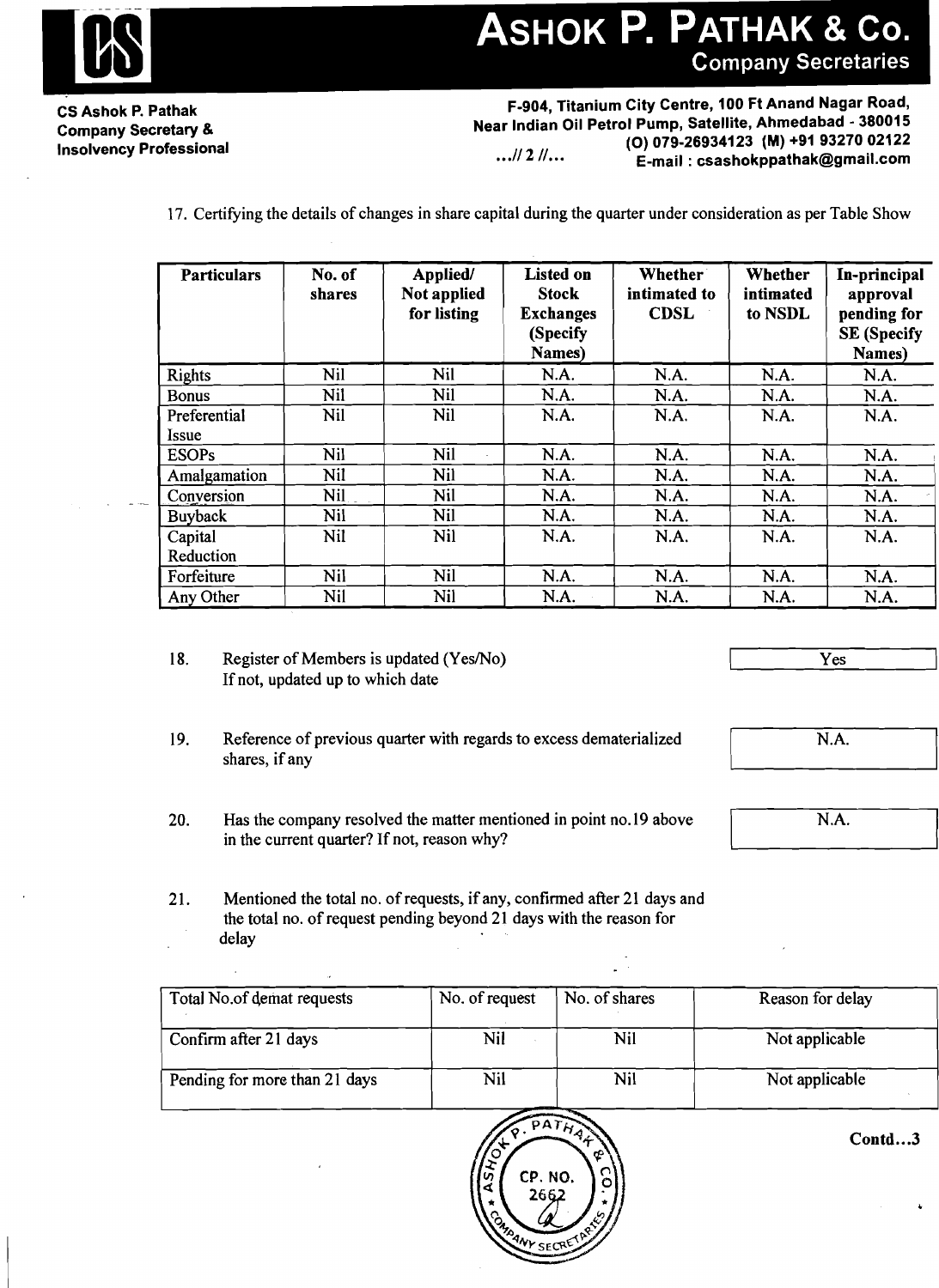

# ASHOK P. PATHAK & Co. **Company Secretaries**

**CS Ashok P. Pathak Company Secretary** & **Insolvency Professional** 

**F-904, Titanium City Centre, 100 Ft Anand Nagar Road, Near Indian Oil Petrol Pump, Satellite, Ahmedabad** - **380015 (0) 079-26934123 (M) +91 93270 02122 E-mail** : **csashokppathak@gmail.com** 

### $...||3||...$

| 22. Name, Telephone & Fax No. of the Compliance Officer,<br>of the Co. | Shri. Bharatbhai Prabhudas Patel<br>(Managing Director) |  |
|------------------------------------------------------------------------|---------------------------------------------------------|--|
|                                                                        | Tel. No.: (02764) 234008                                |  |
|                                                                        | Fax. No.: $(02764)$ 234142                              |  |

23. Name, Address, Tel. & Fax No., Registration no. of the certifying CA/CS Ashok P. Pathak

Ashok P. Pathak & Co. Company Secretaries F-904, Titanium City Centre, 100 **ft.** Anand Nagar Road, Near Indian Oil Petrol Pump, Satellite, Ahmedabad  $-380015$ . Tel. Fax No :079-26934 123 e-mail ID - csashokppathak@gmail.com Membership No. : 9939<br>C.P. No. : 2662  $C.P.$  No.

L.B.S. Marg, Vikhroli(West),

Contact No. : 022 -49 186270 Fax No.:  $022 - 49186060$ 

Website : **www.1inkintime.co.in**  SEBI Registration No.INR000004058

Email Id - mt.helpdesk@linkintime.co.in

Mumbai - 400 083

24. Appointment of common agency for share registry work (name and address) Link Intime India Pvt. Ltd. C-101, 247 Park,



Contd...4